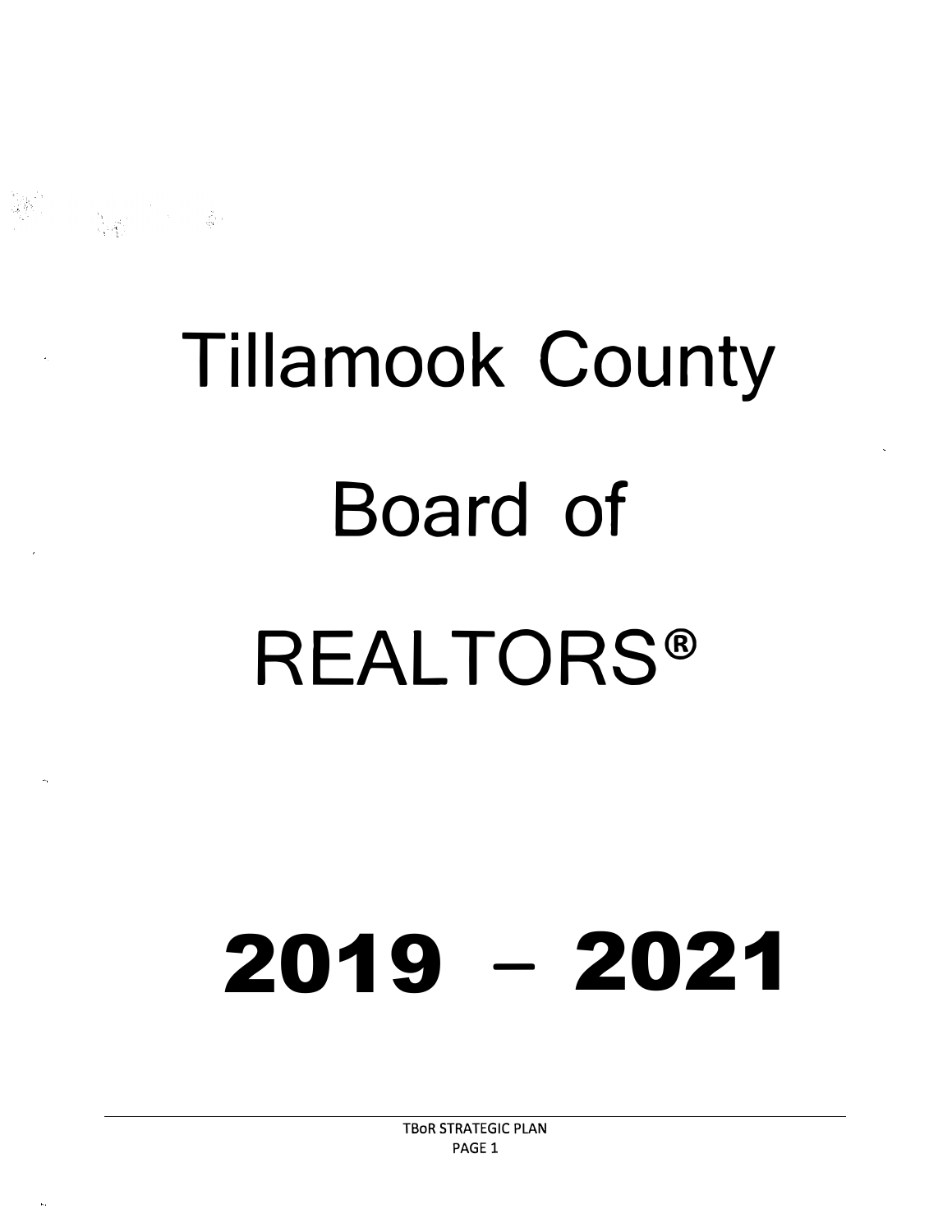# **STRATEGIC PLAN**

(Approved by TBoR Board of Directors \_\_\_\_\_\_\_\_\_\_\_\_)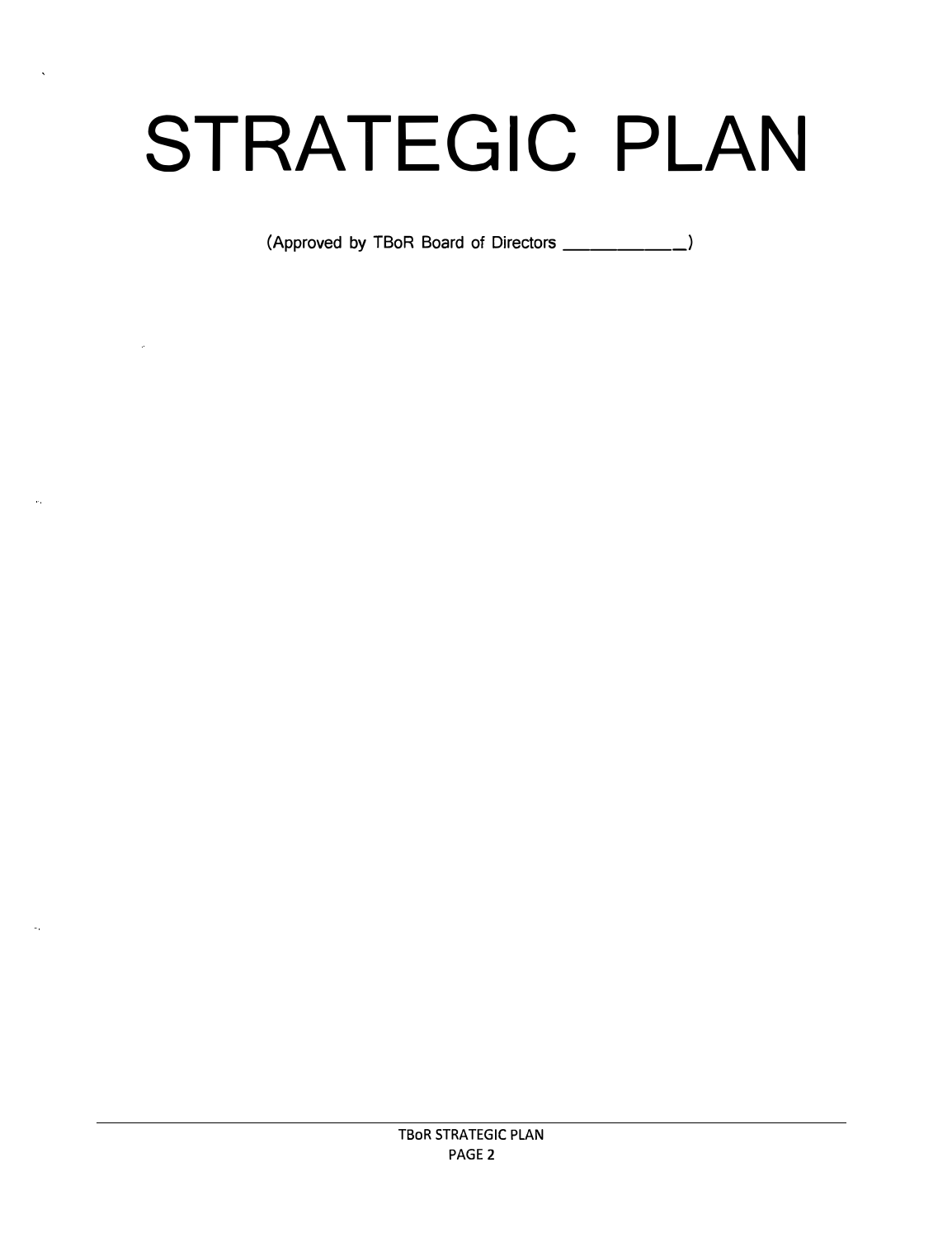# **EXECUTIVE SUMMARY**

The Tillamook County Board of REALTORS® (TBoR) volunteer leaders and staff met on February 6, 2015 to create a strategic direction for their organization. Updated April 23, 2019. Following (1) an external scan of the forces and trends affecting the real estate industry and the REALTOR<sup>®</sup> organization and (2) an analysis of the Strengths, Weaknesses, Opportunities and Threats surrounding the TBoR, the Strategic Planning Committee (the Committee) reached the following conclusions and recommendations:

The Tillamook County Board of REALTORS® exists to provide successful outcomes in these key areas:

- Access to REALTOR<sup>®</sup> Professional Development and Continuing Education credits
- Supporting the Community Through Volunteer Efforts
- Providing an Ethical Framework for the real estate market
- Communication and Networking
- Updating REALTORS<sup>®</sup> on Industry Trends
- Support for each other
- Creating an environment to thrive

Success in these areas requires a healthy support system, or "infrastructure," which includes such factors and considerations as:

- A stable level of membership
- An appropriate and sustainable dues structure
- Effective communication vehicles and strategies
- Effective marketing capabilities

Accordingly, in addition to regularly developing and implementing strategic outcomes in each of the Key Areas above, TBoR must continually review and plan for a strong and healthy Infrastructure.

To maximize the chances of achieving the ambitious goals set forth in this Strategic Plan, the Committee notes that:

- The TBoR Strategic Plan should be based on a 3-year time horizon, and
- Should include 1-3 clear, measurable outcomes in each of the Key Areas, as well as with respect to Infrastructure.
- Then, after the Plan is approved, the organization should allocate sufficient resources to ensure that the desired outcomes are achieved; and
- Must have in place a process to monitor progress toward achieving the outcomes, and to reallocate resources as necessary.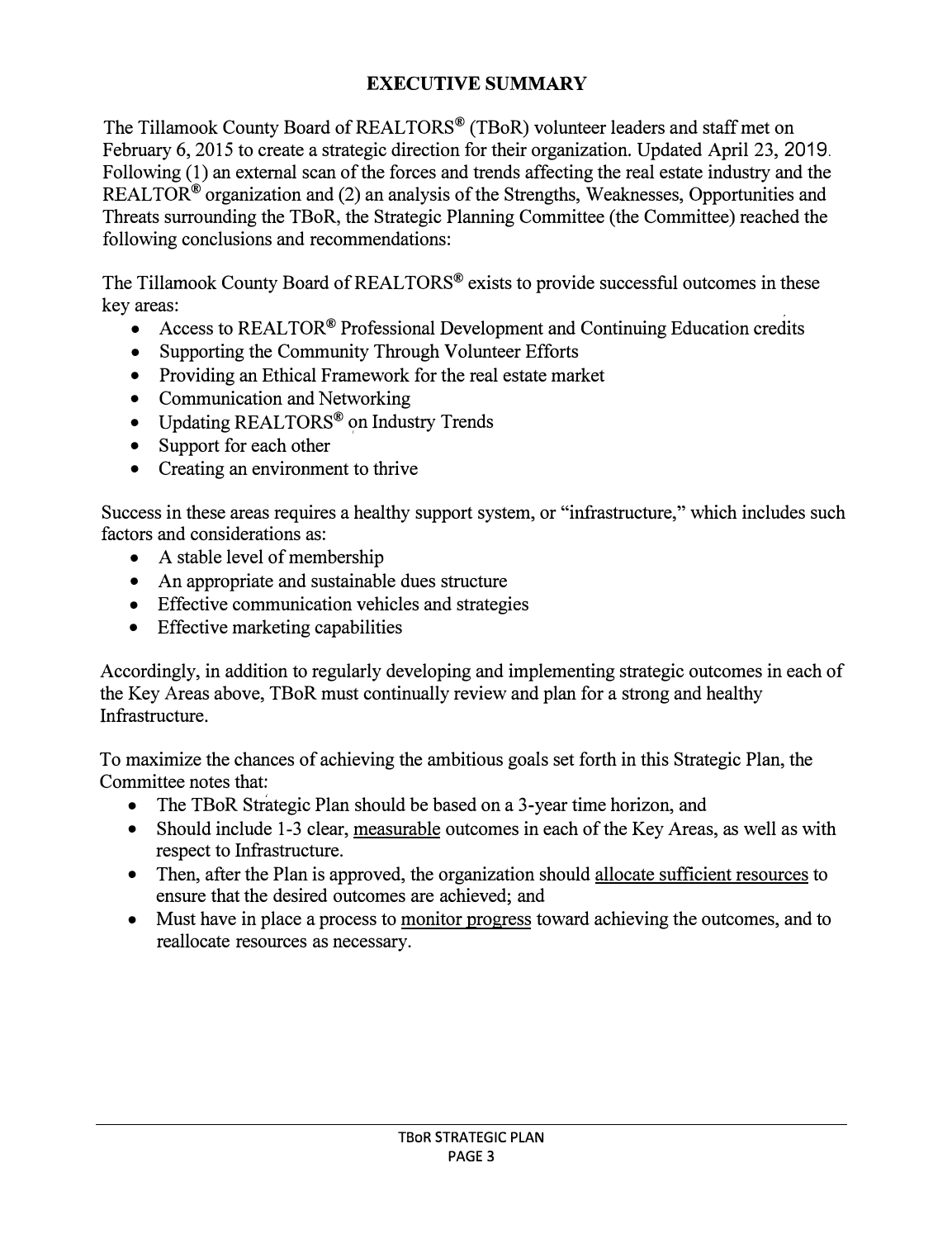#### **TILLAMOOK COUNTY BOARD OF REALTORS® 2015-2017 STRATEGIC PLAN UPDATED 4/23/2019**

# **TBoR MISSION**

**The mission of Tillamook County Board of REAL TORS® is to provide technology, education, and advocacy to make connections that strengthen the careers of our members, enhance the professionalism of the real estate industry, as well as improve the lives of Tillamook County families.** 

**In order to accomplish our Mission, we establish the following goals ...** 

#### **GOAL: (Core Standards) We will comply with NAR core standards.**

#### **Strategies:**

- 1. Provide members with NAR, OAR resources and benefits.
- 2. Levy Financial penalties for non-participation.
- 3. Ensure volunteers understand what is involved and level of commitment required.
- 4. Remind members that their by-laws and MLS Rules are available on Flex at all times.

#### **GOAL: (Core Standards) We will increase participation of members in Board activities.**

#### **Strategies:**

- 1. Poll members for more effective dates, times, location for meetings and events
- 2. Make participation mandatory. 2x per year minimum.
- 3. Implement lucky bucks and door prizes.
- 4. Establish commiittee sign up sheets and committee chairs.
- 5. Strenghten our affilicate board members New members campaign.

#### **GOAL: (Education and Professionalism) We will provide quality education opportunities that enable members to enhance their success and professionalism.**

#### **Strategies:**

- 1. Recruit volunteer trainer for member orientations that are consistent and of quality.
- 2. Continue consistent cross-education opportunities (e.g. Escrow, title, lending, appraisal).
- 3. Round table meetings.
- 4. Continue to, wherever possible, provide education at no cost.
- 5. Recognize outstanding service by implementing Rising Star and Affiliate of the year awards.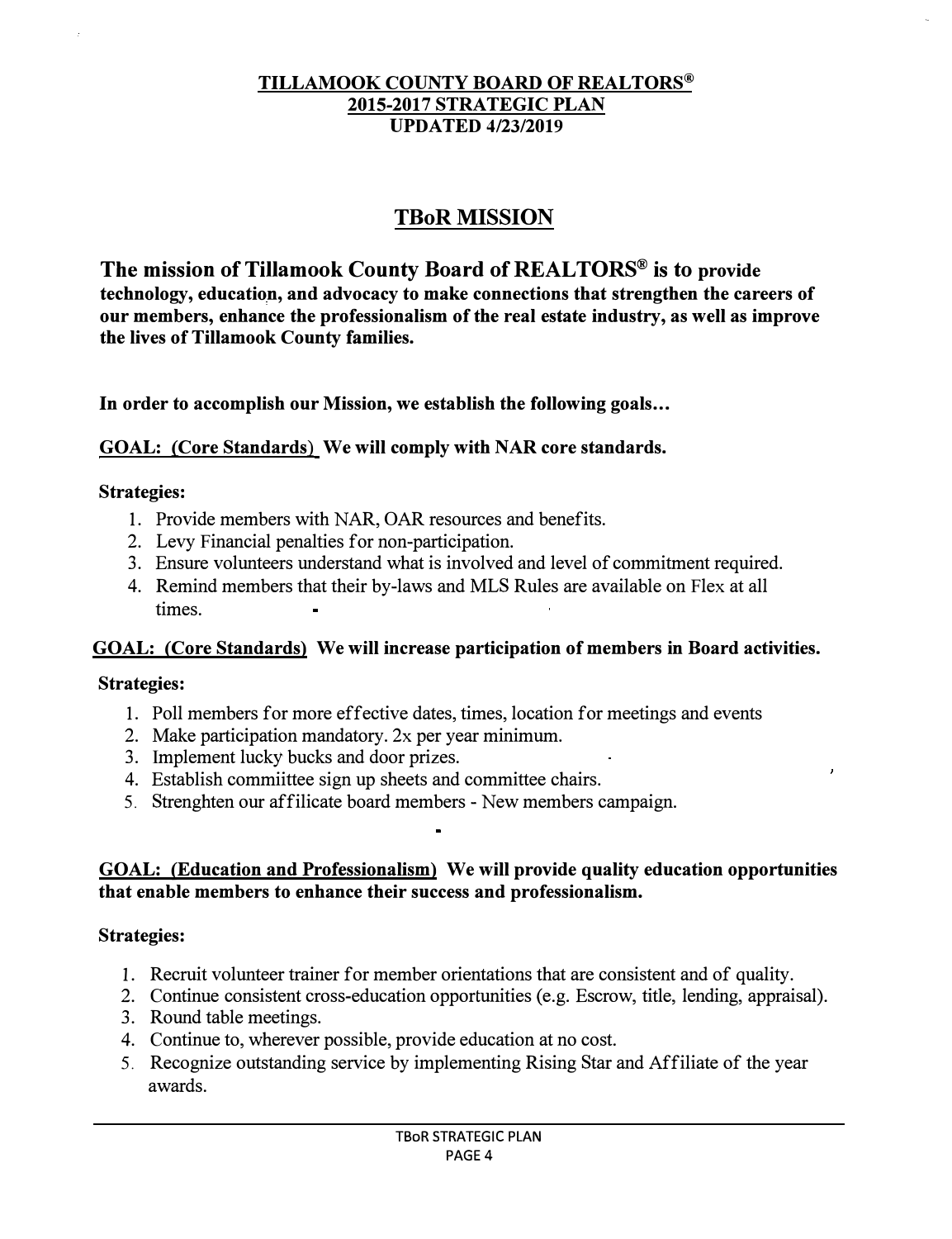#### **GOAL: {Communication) We will improve our communication with our members and our community.**

# **Strategies:**

- 1. Become the Voice of Real Estate for Tillamook County.
- 2. Reface website to be more user friendly.
- 3. Board member FaceBook page Haves, Wants Resources for members.
- 4. Create monthly real estate statistics and dissimulate throughout community.

# **GOAL: {MLS) We will improve functionality and usability.**

# **Strategies:**

- 1. Work with Sentrilock to help improve system.
- 2. Continue with Full time monitoring of MLS.
- 3. Work with Flex to improve statistics and search ability.
- 4. Ensure MLS Committee is viable and active.
- 5. Identify & pursue opportunties for cooperation with adjacent boards with the objective of increasing professionalism, enhanceing quality of serviceto clients and maximizing cost effectiveness to members.

### **GOAL: {Political Advocacy) We will protect private property rights and promote home ownership.**

# **Strategies:**

- 1. Continue "above the line" RPAC billing.
- 2. Take positions on issues and candidates that support home ownership and private property rights.
- 3. Continue to educate members on Calls For Action process to increase our participation rate to meet state average.
- 4. Ensure REALTORS<sup>®</sup> appointed to county housing committees, and report back to Board of Directors.
- 5. Continue having a Designated REALTOR® to attend governmental meetings and report back to Board of Directors.
- 6. Encourage members to attend community meetings.

### **GOAL: {Consumer Outreach) We will promote REAL TOR® involvement in our local community.**

# **Strategies:**

- 1. Identify local housing groups and work with them to obtain OAR HOME Foundation grants and other available grants.
- 2. Maintain Facebook page for TBoR.
- 3. Continue incresed charitable involvement in our community.
- 4. Organize REALTOR® project days.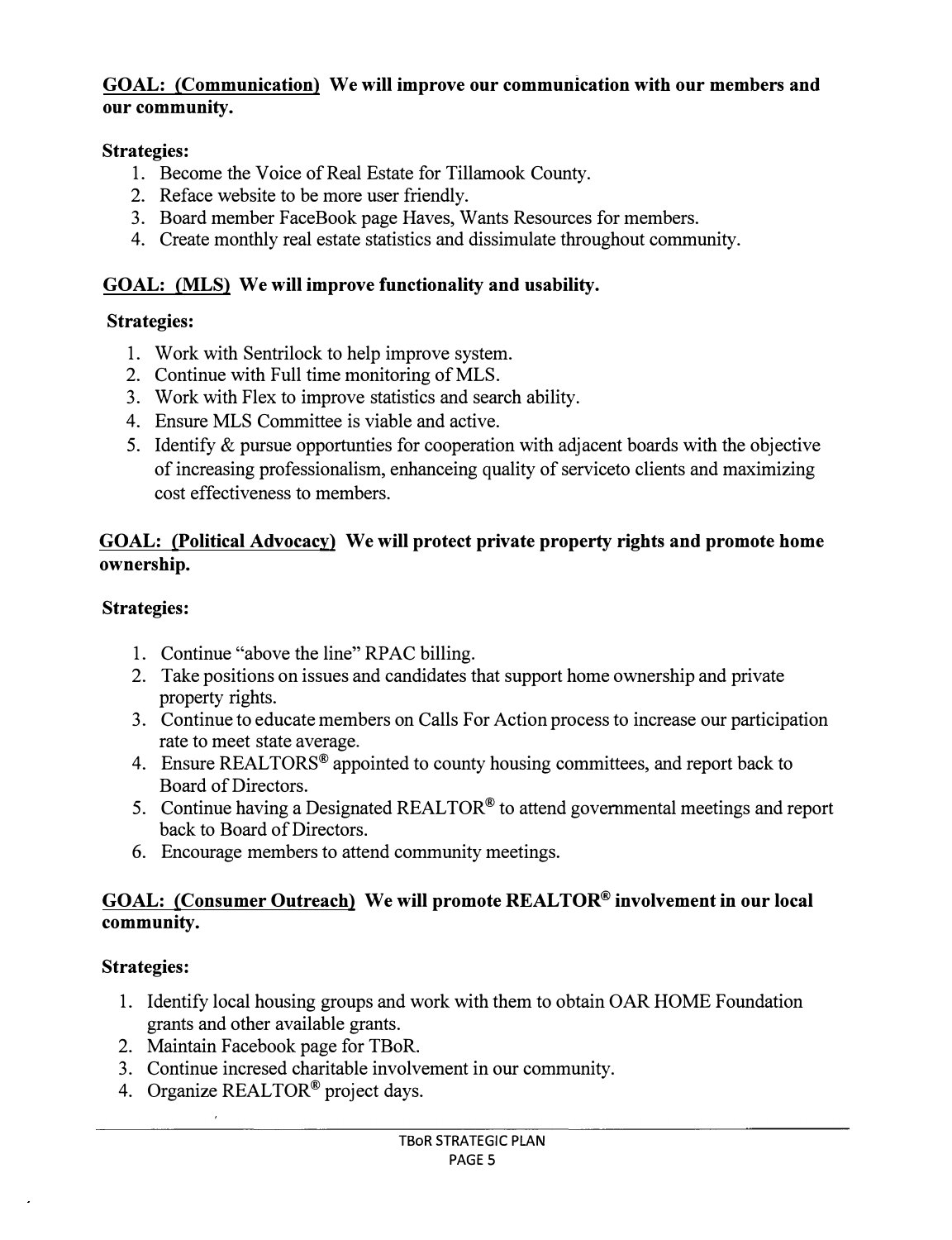This Certification will be included at the end of the Strategic or Business Plan

**Strategic/Business Plan Certification** 

This Strategic/Business Plan includes Advocacy and Consumer Outreach components, and has been officially adopted by the Board of Directors of the Association. It will be reviewed annually by the Board of Directors and submitted to NAR for approval.

**Board of Directors approval:** 

President/Chairman's signature

lent-Elect/Chairman's Elect signature

ssociation Executive's signature

Date:  $3/11/15$ <br>Date:  $3/11/15$ 

Date:  $3 - l(-15)$ 

Date:  $3-11-15$ 

Updated 4/23/2019 - Certification Addendum Attached.